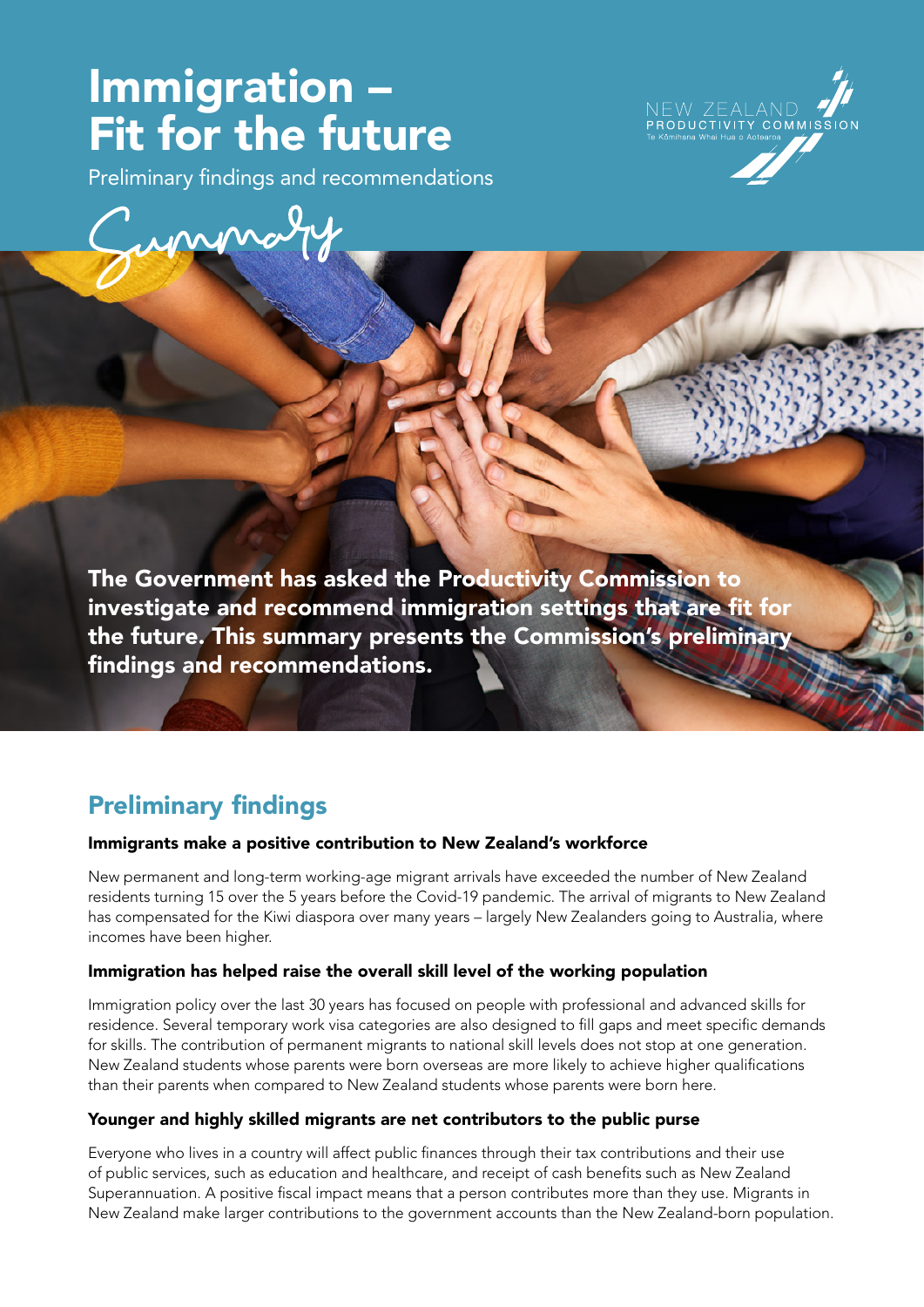$\checkmark$ 

# Immigration can affect the demand for skills, training and technology

#### Overall, immigration has not come at the cost of locals' wages and employment opportunities

Studies find very minor and mostly positive impacts on the average earnings and employment of local workers. The immigration system endeavours to manage the risk of New Zealanders being displaced by migrant workers, especially those who work (or could potentially work) in lower-skilled occupations. However, there are known deficiencies with the Labour Market Test and skills shortage lists.

#### There is a disconnect between the immigration system and the education and training system

There are no consistent feedback mechanisms to link skills shortages evident in the immigration system to potential responses in the education and training system. This limits the ability of the education system to meet employer needs and may weaken accountabilities on employers to train and develop local workers. The evidence of the effect of migrant labour on employers' incentives to train local workers is mixed.

#### The use of immigrant labour reflects specific industry and labour market conditions

Temporary migrants make up a large and growing share of the workforce in several industries. This may reflect specific industry conditions where the skills of migrants complement those of local workers. However, difficulties attracting and retaining New Zealanders to regional locations, low wages and poor work conditions, seasonal work patterns that are less attractive to locals, and open work rights for some temporary visa categories, are also factors.

Workforces with a large share of foreign-born staff are not specific to the private sector. New Zealand's health sector, for example, has some of the highest rates of foreign-trained nurses and doctors in the OECD.

In some industries, there have been troubling patterns of exploitation, particularly of temporary migrants. Visa conditions applied to some temporary migrants increase the risk of abuse.

#### Immigrant labour in some circumstances may reduce incentives to adopt new technology

The relative cost of hiring low-skilled migrants compared with the cost of investing in new technologies may reduce incentives for employers to innovate or adopt new technology. But in the absence of technological alternatives to labour, firms may be forced to reduce or suspend some activity or even shut down entirely if migrant labour is not available.

#### Recent arrivals may have been less highly skilled than earlier cohorts

While immigration has helped lift overall skill levels over the past 30 years, temporary migration in the years before Covid-19 was increasingly being used to fill vacancies in lower-skilled jobs.

#### New Zealand has experienced an immigration "shock" that tests its resilience

Immigration research underway for the Commission will provide further evidence into New Zealand's resilience and its reliance on migrants. This research will use the sudden closure of the New Zealand border in 2020 as an unanticipated "shock" to seasonal migration from the Pacific and will compare the outcomes of firms that experienced different changes to their Recognised Seasonal Employer workforces.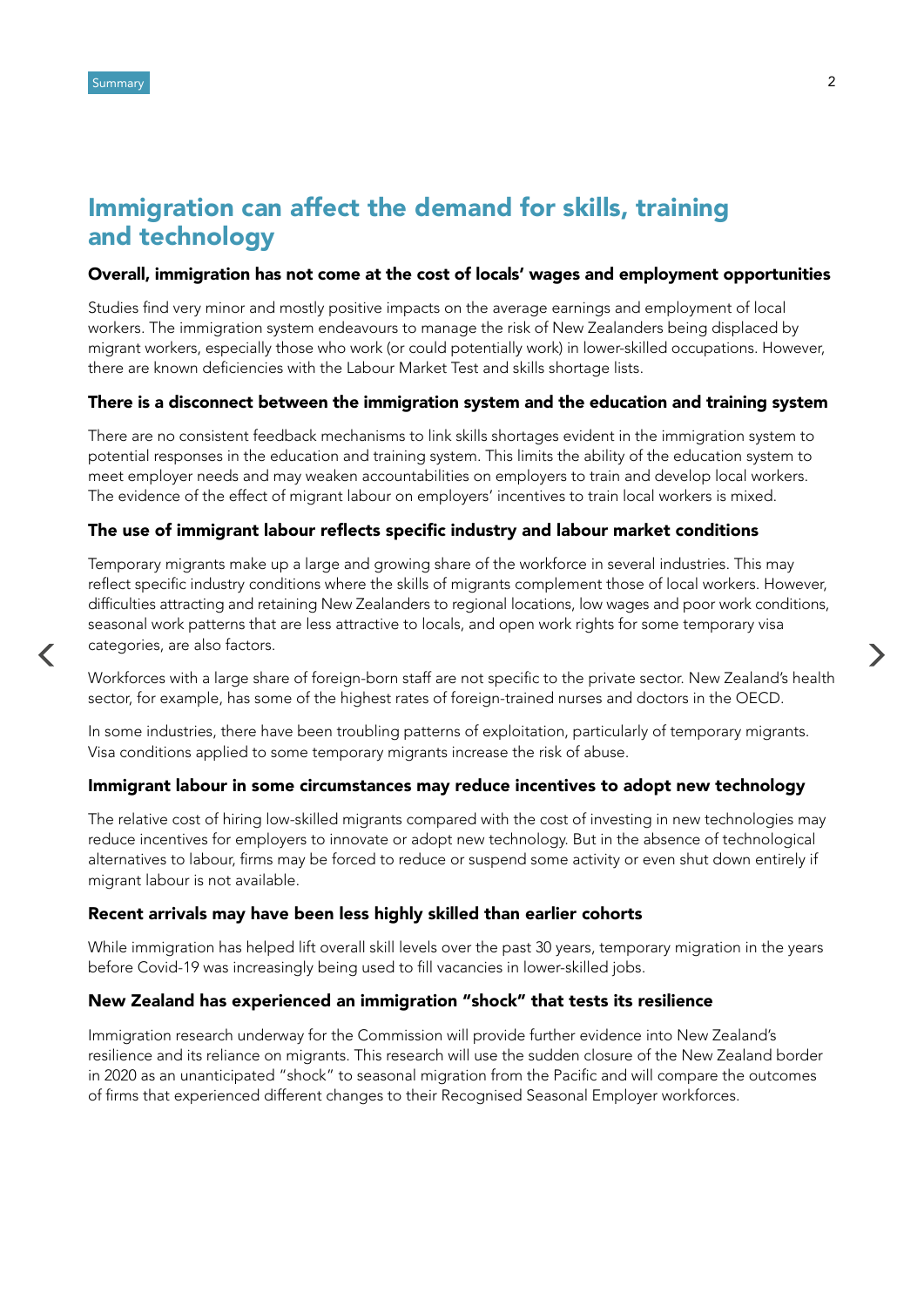$\checkmark$ 

# New Zealand has struggled to absorb more people well

High numbers of residents, largely uncapped temporary migration programmes and reductions in departures by New Zealanders have contributed to New Zealand's comparatively rapid population growth over the past decade. Population growth has contributed to pressures on the supply of housing and deficits for public infrastructure (eg, roads, hospitals, schools, three waters services), and a need for people to provide these services.

#### Pressure on housing and infrastructure has been exacerbated by underlying constraints

These negative effects – pressure on housing supply and house prices and rents, and a shortfall of public infrastructure – are exacerbated by underlying constraints within the New Zealand economy. These constraints include restrictive land use regulation and infrastructure funding that limit the ability to meet housing demand. In essence, these constraints limit how many people the economy can absorb at any point in time.

#### Immigration is disconnected from policy areas that determine how well New Zealand can accommodate more people

The disconnection of immigration from other policy areas (eg, housing, infrastructure) has meant that the rapid growth in net migration and population in the years preceding the Covid-19 pandemic exceeded New Zealand's ability to successfully accommodate new arrivals.

#### The immigration system can't deal with large volumes of applications for residence

Large queues of applicants for residence visas have increased uncertainty and reduced the likelihood of achieving a pathway to residence. This has left many migrants in a state of uncertainty and unable to settle. Several inquiry participants and commentators described the mismatch between migrant expectations and the reality of residence, and the lack of any action to counter or prevent this gap, as cruel and falling well short of manaakitanga.

# These problems stem from the lack of a long-term strategy

#### Immigration policy needs transparency, a clear direction and better connections

The absence of a long-term strategy means that the system is open to pressure from interests that benefit from high levels of immigration, struggles to make trade-offs, has a short-term focus, and takes incremental decisions that fail to take account of cumulative or wider impacts or other policy objectives.

#### The disconnect from other policy areas has put pressure on New Zealand communities

The disconnection of immigration policy from other policy areas has meant that migration and population numbers have grown ahead of the stock and flow of public infrastructure, contributing to burdens for the wider community, most notably in house and rental prices and growing inequalities.

#### Immigration policy is silent on the role of the Treaty

There has been a growing debate and interest in the role of the Treaty of Waitangi in immigration, with some scholars and leaders describing the Treaty as New Zealand's "first immigration policy document". Yet current immigration law and policy do not explicitly reference or reflect the Treaty of Waitangi.